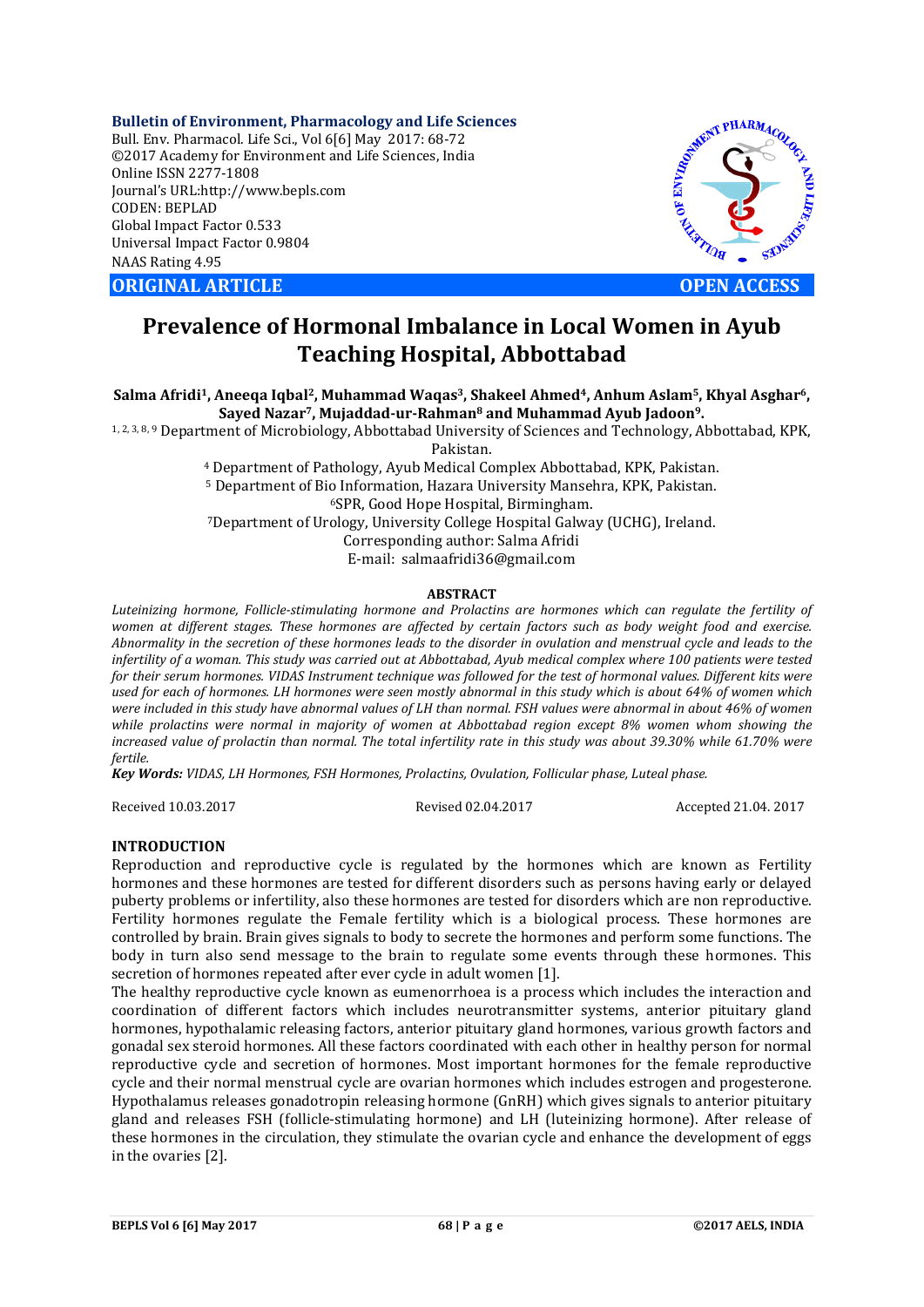Female reproductive cycle ranges from 26-35 days which have 2 phases which are follicular phase and luteal phase. In the follicular phase the concentration of FSH is very high and the ovaries increases the secretion of estrogen also while in the luteal phase the concentration of LH is very high as well as the corpus luteum secrets the estrogen and progesterone both in high concentration [3].

Female infertility are caused due to hormones and this hormonal disorders are caused due to the abnormal ovulation, pre-mature ovarian failure, polycystic ovarian syndrome, damage to the uterus or fallopian tube or some abnormality with cervix. Hormones are released from the endocrine system and the disorders in this system results due to the abnormal production of one or more hormones or May also caused due to the abnormality in the regulator system of hormones in normal circulation [1].

Body weight and body mass index (BMI) have also impact on the hormones involved in the female fertility. Infertility may associate with the body weight and have been already discussed in different studies. The impact of obesity is on menstrual cycles which results in irregular and abnormal menstrual cycle and also have affect on the treatment for infertility. It is recommended that in obese and infertile women, first treat the obesity and then to infertility to get more successful results during treatment of infertility [4].

On the basis of population Pakistan is on the sixth number in overall world having the population of about 170 million which also shows that the fertility rate is very high in Pakistan. Up to 1990 the fertility rate in Pakistan was very high but after 1990 the population is not increasing so much and the fertility rate become decreased but the fertility rate is still high which is estimated that the births per women in Pakistan is 3.2 [5]. Religious beliefs, low education and low awareness in peoples are the some factors which involves in the high fertility rate of Pakistan [6].

Infertility becomes the major problem in all over the world in recent years due to the emerging of problem of infertility in couples which also affect the couples socially and psychiatrically. Such infertile couples are very eager for their treatment. About 10– 15% of couples have the problem of infertility in all over the world i.e. ranges from 60 to 80 millions of couples worldwide [7] while the prevalence of infertility in Asian countries ranges from 8–12%. In Pakistan the problems associated with infertility and fertility hormones ranges for about 21.9% [8],[9].

Some drugs are helpful in the treatment of infertility and can increase the secretion of luteinizing hormone and follicle stimulating hormone or control the over secretion of prolactin which are some causes involved in the infertility [10].

This study is arranged to observe the prevalence of infertility problems in women of district Abbottabad region of Pakistan, KPK. As the use of fast foods in the people of Abbottabad region is more and also the lack of exercise of the women at this district is much low, which are some factors involved in the infertility. For such purpose the women at Abbottabad avub medical complex are tested for different hormones such as FSH, LH and Prolactin by using the VIDAS Instrument.

# **MATERIAL AND METHODS**

This study included 100 unmarried women whom visited to Ayub Teaching Hospital Abbottabad were tested for fertility hormones such as FSH, LH and prolactin to determine the prevelance of infertility in women at district Abbottabad region. Women of different ages ranged from 20 to 40 years old visited to hospital at different time, their blood samples were taken by using sterile plastic syringes. The samples taken from these women were 5cc blood and were collected in sterile syringe from each woman. Samples were brought to lab for investigating the values of fertility hormones. Different kits were used for FSH, LH and prolactin. The fertility hormones were then analysed in automated chemical analyser which is VIDAS Instrument. First the blood samples were centrifuged at 3000 rpm for 5 minutes so that serum and plasma become separated. 200 ml serum were taken and used in kits for investigating the values of LH, FSH and prolactin at different time. This step is sandwich FLSA. Remaining serum was stored at 2 to 8 degrecentigrade for further use. After addition of serum to the kits then the kits were placed in VIDAS instrument which automatically analyze the values of hormones. The normal values of LH in healthy woman at different time of cycle are given in table1 while the normal values of FSH are given in table2. The normal value for prolactin in healthy woman ranges from  $5 \text{ ng/ml}$  to  $35 \text{ ng/ml}$ . According to these normal values the results were compiled.

The control and standard are also used for most accurate results and to prevent the errors. Also control is used for the accuracy of kits used for different hormones to check whether the kits are up to date or expired.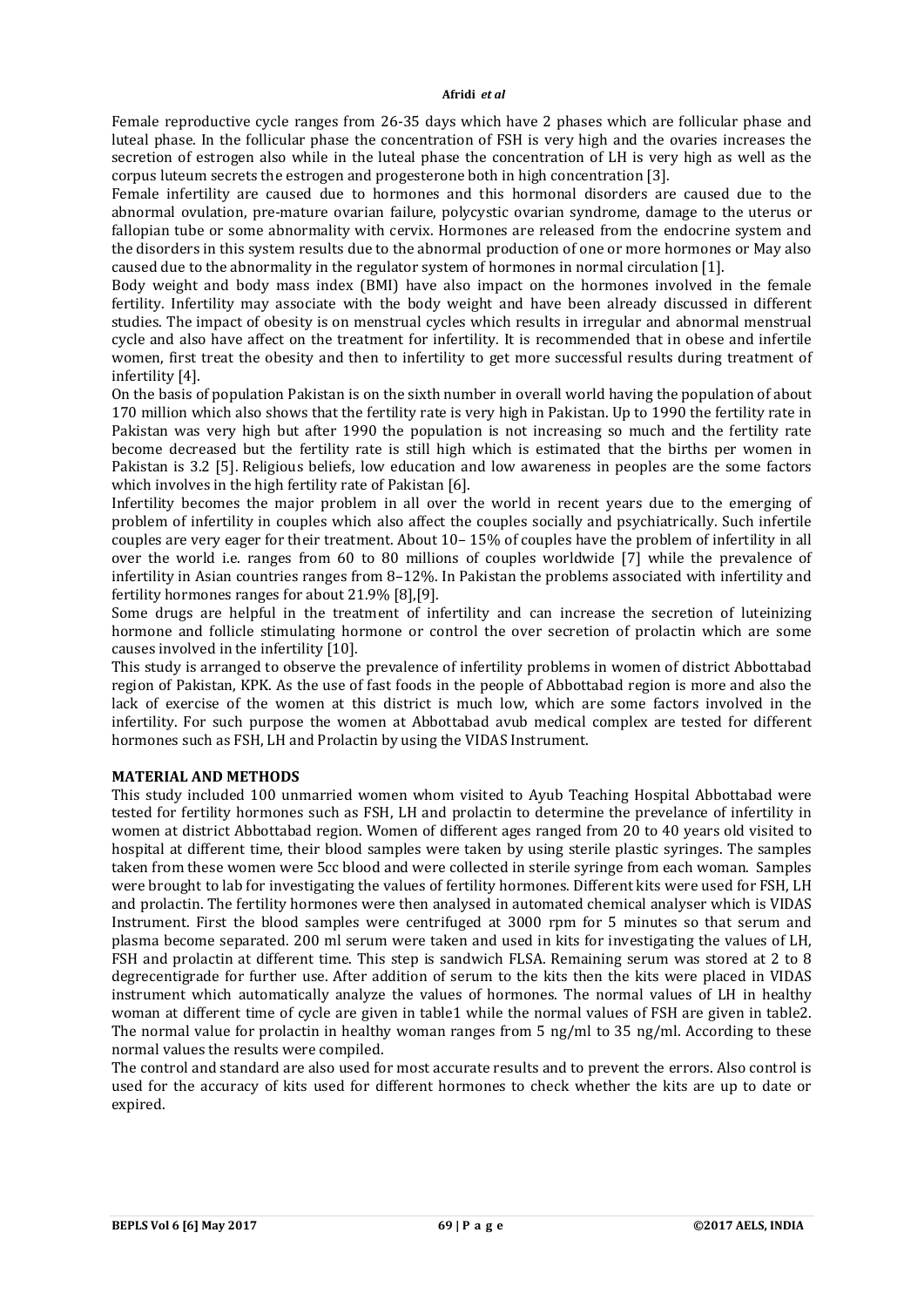| Table1. Normal parameter of LH in woman |  |  |  |  |
|-----------------------------------------|--|--|--|--|
| $9.6 - 8.0$ mlU/ml                      |  |  |  |  |
|                                         |  |  |  |  |
| $1.5 - 8.0$ mlU/ml                      |  |  |  |  |
| $2.0 - 8.0$ mlU/ml                      |  |  |  |  |
| $0.2 - 6.5$ mlU/ml                      |  |  |  |  |
| $8.0 - 33.0$ mlU/ml                     |  |  |  |  |
|                                         |  |  |  |  |

| Table 2. Normal parameter of FSH in woman |                      |  |  |  |
|-------------------------------------------|----------------------|--|--|--|
|                                           |                      |  |  |  |
| Ovulation (DO)                            | $6.3 - 24.0$ mlU/ml  |  |  |  |
| Follicular phase                          |                      |  |  |  |
| First half (D-15 to D-9)                  | $3.9 - 12.0$ mlU/ml  |  |  |  |
| Second half (D-8 to D-2)                  | $2.9 - 9.0$ mlU/ml   |  |  |  |
| Luteal phase $(D+3$ to $D+15$ )           | $1.5 - 7.0$ mlU/ml   |  |  |  |
| Menopause                                 | $17.0 - 95.0$ mlU/ml |  |  |  |

# **RESULTS**

These fertility hormones are mainly affected by diet and weight. Diet such as fast foods used mostly by a person or use of vegetables mostly in diet can also affect the normal values of fertility hormones. Water and milk have also some affect on the secretion of hormones. Hence taking care of normal diet can tolerate the disorders of hormone secretion. In this study about 100 patients visited to Ayub medical complex Abbottabad were tested for fertility hormones through VIDAS Instrument which gives the automatic values of hormones such as LH, FSH and Prolactin by using different kits for each of these hormones. The patients visited to Ayub medical complex Abbottabad, most of them have abnormal LH. Out of 100 patients 58 patients have increase value than normal while only 6 patients have decrease value than normal. The remaining 36 patients have normal LH. It means that 58 percent patients have increased LH, 6 percent have decreased while 36 percent patients have normal LH (Table3, Graph1).

Most normal hormone is prolactin in these patients. About 92 percent patients in this study have normal secretion of prolactin while only 8 percent patients have increase value of prolactin than normal (Table3, Graph1)

42 patients have increase value than normal, 4 have decrease value of FSH than normal while remaining 54 patients have normal secretion of FSH hormones. This means that 46 percent of patients have abnormal values of FSH, 42 percent out of 46 percent have increase value of FSH than normal. The remaining 54 percent patients show the normal secretion of FSH (Table3, Graph1).

| Hormones  | Increased than Normal | Decrease than normal | Normal |
|-----------|-----------------------|----------------------|--------|
|           | 58%                   | 6%                   | 36%    |
| Prolactin | 8%                    | 0%                   | 92%    |
| FSH       | 42%                   | 4%                   | 54%    |

Table3. Percentage of hormones in different patients

Abnormality of these fertility hormones can affect women in different aspects in which some of them are growth of hairs on face, change in voice, disturbance in menses period and growth of excessive hairs on body.



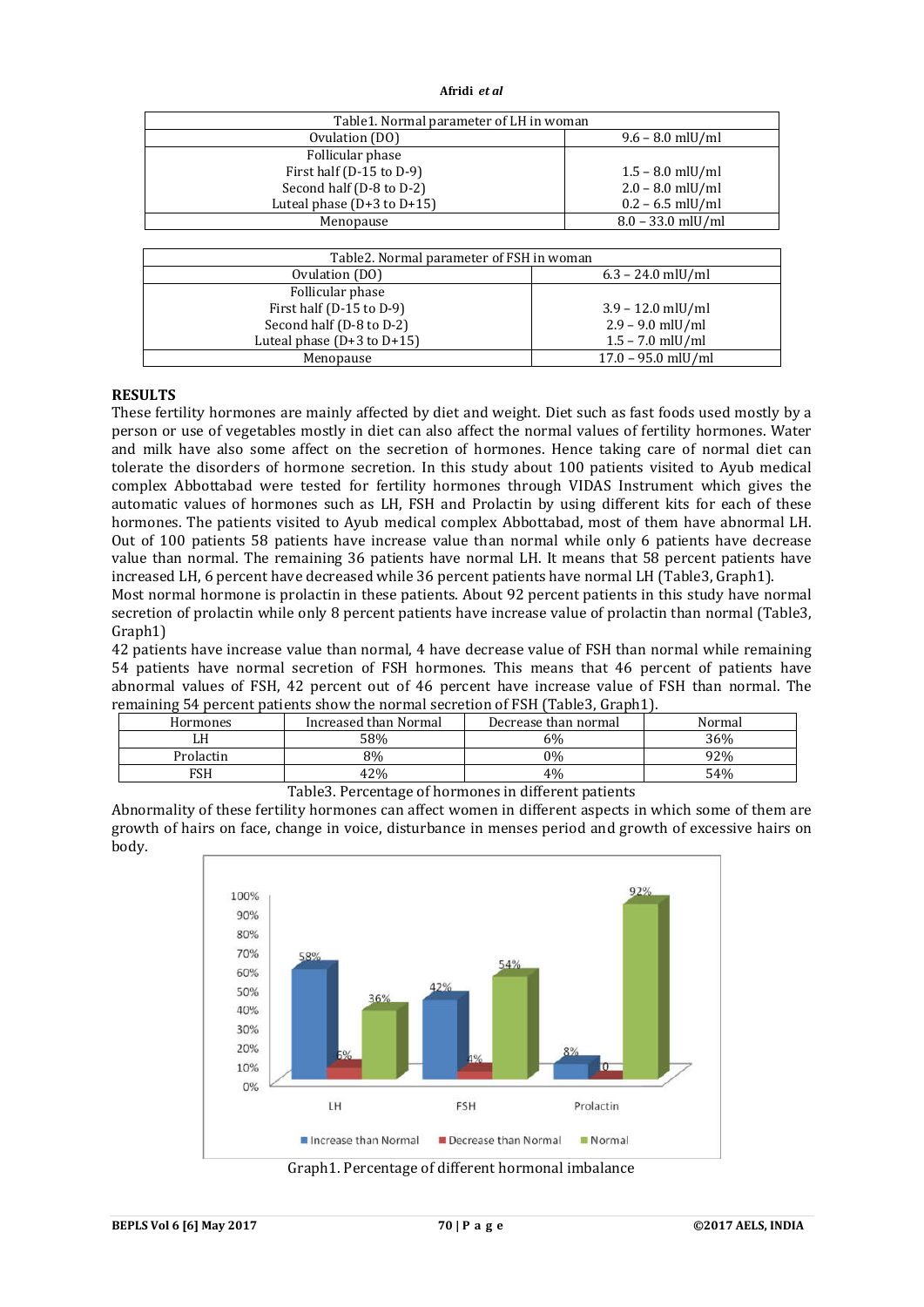

# **DISCUSSION**

In this study 100 unmarried female patient were included and were tested for fertility hormones at Abbottabad medical complex Pakistan. Through VIDAS Instrument there hormonal level which include FSH, LH and Prolactin were tested for investigating the prevalence of infertility in women at district Abbottabad region. Different populations at different region of world are studied for determination of prevalence and causes of infertility at different time which shows different rate of prevalence at different region of population in the world [11].

Pakistan is country which show high fertility rate and is on the 6 number of most populated countries in the world but Pakistani population have also the problems of infertility at high rate which is about 21.9%. Out of this 21.9%, 3.5% people show primary infertility while 18.4% population shows secondary infertility [12]. In this study 100 unmarried female patients were included which shows high infertility rate in them this shows that in our study primary infertility rate is about 39.3% (Graph2) which is very high at Abbottabad region as compared to the study of Tahir *et al.,* 2004. WHO reported in 2010 that in infertility cases male and female both are responsible equally for infertility [13]. But this study only include the unmarried female patients in which the infertility rate is high which means that at Abbottabad region females have more problem of infertility as compared to male patients.

FSH are the hormones having central role in the development and maturation of gonads at puberty and also helps in the gametes production at fertile phase [14]. In this study about 46% of patients have abnormal FSH level while 54% have normal secretion. As FSH have key role in the fertility of mammalian and its abnormality leads to infertility and abnormality in the pre-ovulatory phase (Table3, Graph1).

Lutenizing hormone helps to stimulate the gonads to secretion the sex steroids. In females, during the pre-ovulatory periods the LH stimulates the ovary to ovulate the mature follicles. Many authors explained that LH are responsible for the ovulation at the pre-estrous stage [15]. Abnormal LH secretion can affect the ovulation cycle in the female during their reproductive cycle. And in this stud most of the females have abnormal secretion of LH other than FSH and prolactin. About 64% of females in this study have abnormal LH. It means that females at Abbottabad region have problem in their LH secretion which is the main cause of infertility. The prolactin level observed in our study are mostly normal except 8% of female have increase level of prolactin and remaining 92% have normal prolactin level (Table3, Graph1).

Obesity and increased BMI affect the ovarian and leads to the infertility of women [16]. In this study the weight of every patient was noted and mostly the abnormal hormones are observed in obese women. So it is recommended that first treat the obesity and then to infertility to get most successful results during the treatment of infertility and also exercise is recommended to avoid the problem related to hormonal secretion in women which can cause infertility.

# **CONCLUSION**

The results of this study concluded that women at Abbottabad region of Pakistan have high infertility rate due to abnormal secretion of LH and FSH. Most of women have normal secretion of prolactin. Exercise and weight loss is recommended because increase BMI can affect the secretion of fertility hormones in the women. LH and FSH secretions are mostly abnormal in the women of this region which may be due to the over use of fast foods than other foods.